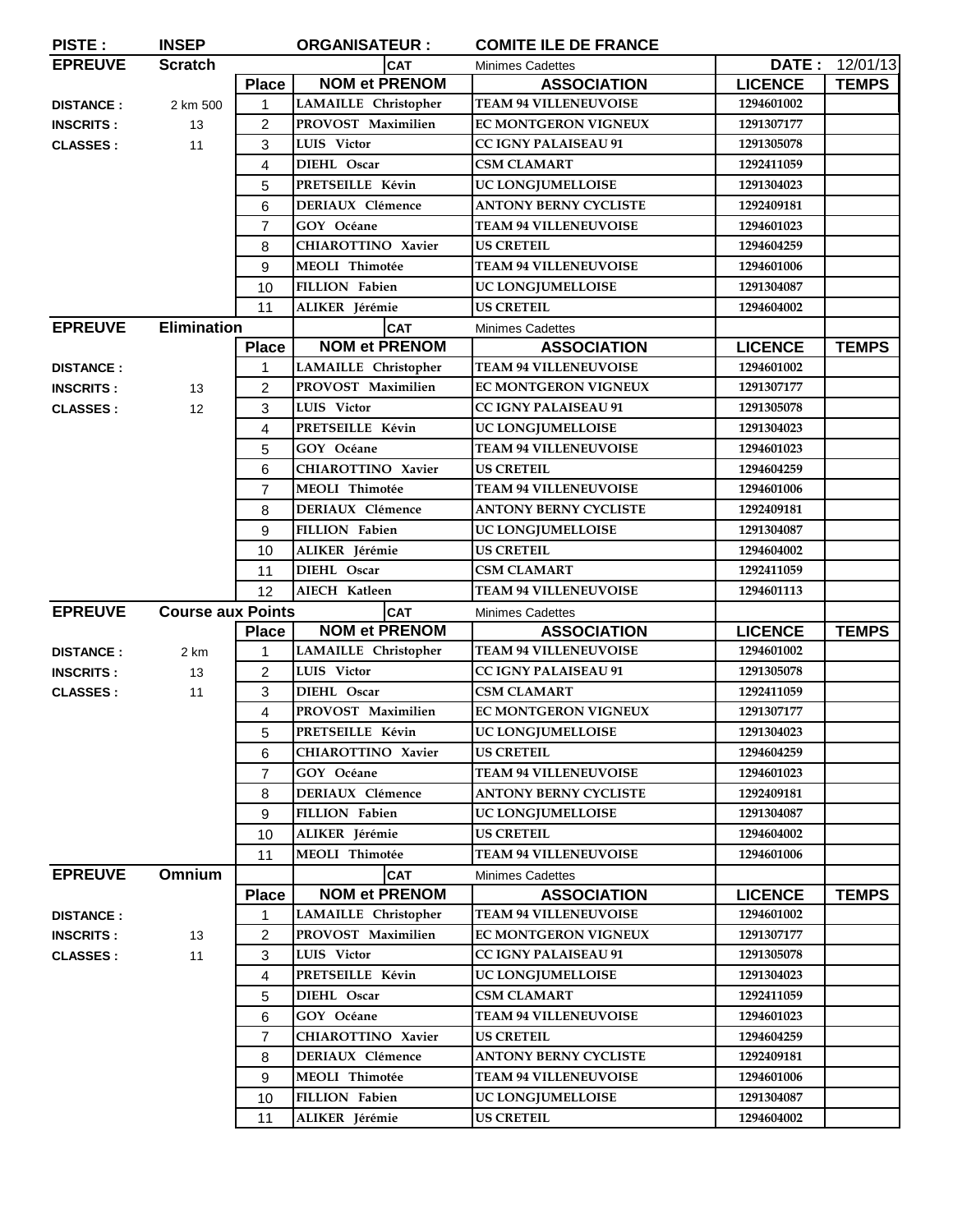| <b>EPREUVE</b>   | <b>Scratch</b>           |                | <b>CAT</b>                 | <b>Cadets Dames</b>          |                |              |
|------------------|--------------------------|----------------|----------------------------|------------------------------|----------------|--------------|
|                  |                          | <b>Place</b>   | <b>NOM et PRENOM</b>       | <b>ASSOCIATION</b>           | <b>LICENCE</b> | <b>TEMPS</b> |
| <b>DISTANCE:</b> | 3 km 333                 | $\mathbf{1}$   | VIGIER Sébastien           | <b>CC IGNY PALAISEAU 91</b>  | 1291305098     |              |
| <b>INSCRITS:</b> | 19                       | $\overline{c}$ | DUVAL Eugénie              | UV NEUBOURG                  | 1727044172     |              |
| <b>CLASSES:</b>  | 18                       | 3              | LEBERT Aurélien            | <b>UV NEUBOURG</b>           | 1727044293     |              |
|                  |                          | 4              | NICOLAS Théo               | <b>USM GAGNY</b>             | 1293513184     |              |
|                  |                          | 5              | DUPONQ Mathieu             | <b>USSA PAVILLY BARENTIN</b> | 1776023265     |              |
|                  |                          | 6              | <b>JAMONEAU Steffi</b>     | <b>CM AUBERVILLIERS 93</b>   | 1293505380     |              |
|                  |                          | $\overline{7}$ | DAGNET Dylan               | <b>TEAM 94 VILLENEUVOISE</b> | 1294601149     |              |
|                  |                          | 8              | DO REGO Miguel             | <b>TEAM 94 VILLENEUVOISE</b> | 1294601066     |              |
|                  |                          | 9              | DUMAS Jean-Baptiste        | <b>ES GERVAIS LILAS</b>      | 1293516035     |              |
|                  |                          | 10             | PECHEUX Guillaume          | <b>TEAM 94 VILLENEUVOISE</b> | 1294601150     |              |
|                  |                          | 11             | <b>GAUTIER Trystan</b>     | <b>TEAM 94 VILLENEUVOISE</b> | 1294601137     |              |
|                  |                          | 12             | FREBY Thibault             | <b>CSM CLAMART</b>           | 1292411292     |              |
|                  |                          | 13             | <b>SEVES</b> Florian       | <b>VC GARENNOIS</b>          | 1292407009     |              |
|                  |                          | 14             | <b>KUNTZ</b> Victor        | PARIS CYCLISTE OLYMPIQUE     | 1275016157     |              |
|                  |                          | 15             | <b>HATIER Bruno</b>        | PARIS CYCLISTE OLYMPIQUE     | 1275016 EC     |              |
|                  |                          | 16             | <b>MEXMES</b> Yannis       | PARIS CYCLISTE OLYMPIQUE     | 1275016005     |              |
|                  |                          | 17             | <b>TESSIER Océane</b>      | <b>EC MONTGERON VIGNEUX</b>  | 3499031213     |              |
|                  |                          | 18             | <b>RABILLON</b> Julien     | <b>VC ETAMPES</b>            | 1291311120     |              |
| <b>EPREUVE</b>   | <b>Course aux Points</b> |                | <b>CAT</b>                 | <b>Cadets Dames</b>          |                |              |
|                  |                          | <b>Place</b>   | <b>NOM et PRENOM</b>       | <b>ASSOCIATION</b>           | <b>LICENCE</b> | <b>TEMPS</b> |
| <b>DISTANCE:</b> | 4 km 666                 | 1              | DO REGO Miguel             | <b>TEAM 94 VILLENEUVOISE</b> | 1294601066     |              |
| <b>INSCRITS:</b> | 19                       | $\overline{c}$ | VIGIER Sébastien           | <b>CC IGNY PALAISEAU 91</b>  | 1291305098     |              |
| <b>CLASSES:</b>  | 18                       | 3              | NICOLAS Théo               | <b>USM GAGNY</b>             | 1293513184     |              |
|                  |                          | 4              | LEBERT Aurélien            | <b>UV NEUBOURG</b>           | 1727044293     |              |
|                  |                          | 5              | DUVAL Eugénie              | <b>UV NEUBOURG</b>           | 1727044172     |              |
|                  |                          | 6              | DUPONQ Mathieu             | <b>USSA PAVILLY BARENTIN</b> | 1776023265     |              |
|                  |                          | 7              | <b>DUMAS</b> Jean-Baptiste | <b>ES GERVAIS LILAS</b>      | 1293516035     |              |
|                  |                          | 8              | JAMONEAU Steffi            | <b>CM AUBERVILLIERS 93</b>   | 1293505380     |              |
|                  |                          | 9              | DAGNET Dylan               | <b>TEAM 94 VILLENEUVOISE</b> | 1294601149     |              |
|                  |                          | 10             | TESSIER Océane             | <b>EC MONTGERON VIGNEUX</b>  | 3499031213     |              |
|                  |                          | 11             | <b>GAUTIER Trystan</b>     | <b>TEAM 94 VILLENEUVOISE</b> | 1294601137     |              |
|                  |                          | 12             | <b>HATIER Bruno</b>        | PARIS CYCLISTE OLYMPIQUE     | 1275016 EC     |              |
|                  |                          | 13             | <b>MEXMES</b> Yannis       | PARIS CYCLISTE OLYMPIQUE     | 1275016005     |              |
|                  |                          | 14             | FREBY Thibault             | <b>CSM CLAMART</b>           | 1292411292     |              |
|                  |                          | 15             | <b>KUNTZ</b> Victor        | PARIS CYCLISTE OLYMPIQUE     | 1275016157     |              |
|                  |                          | 16             | PECHEUX Guillaume          | <b>TEAM 94 VILLENEUVOISE</b> | 1294601150     |              |
|                  |                          | 17             | <b>SEVES</b> Florian       | <b>VC GARENNOIS</b>          | 1292407009     |              |
|                  |                          | 18             | RABILLON Julien            | <b>VC ETAMPES</b>            | 1291311120     |              |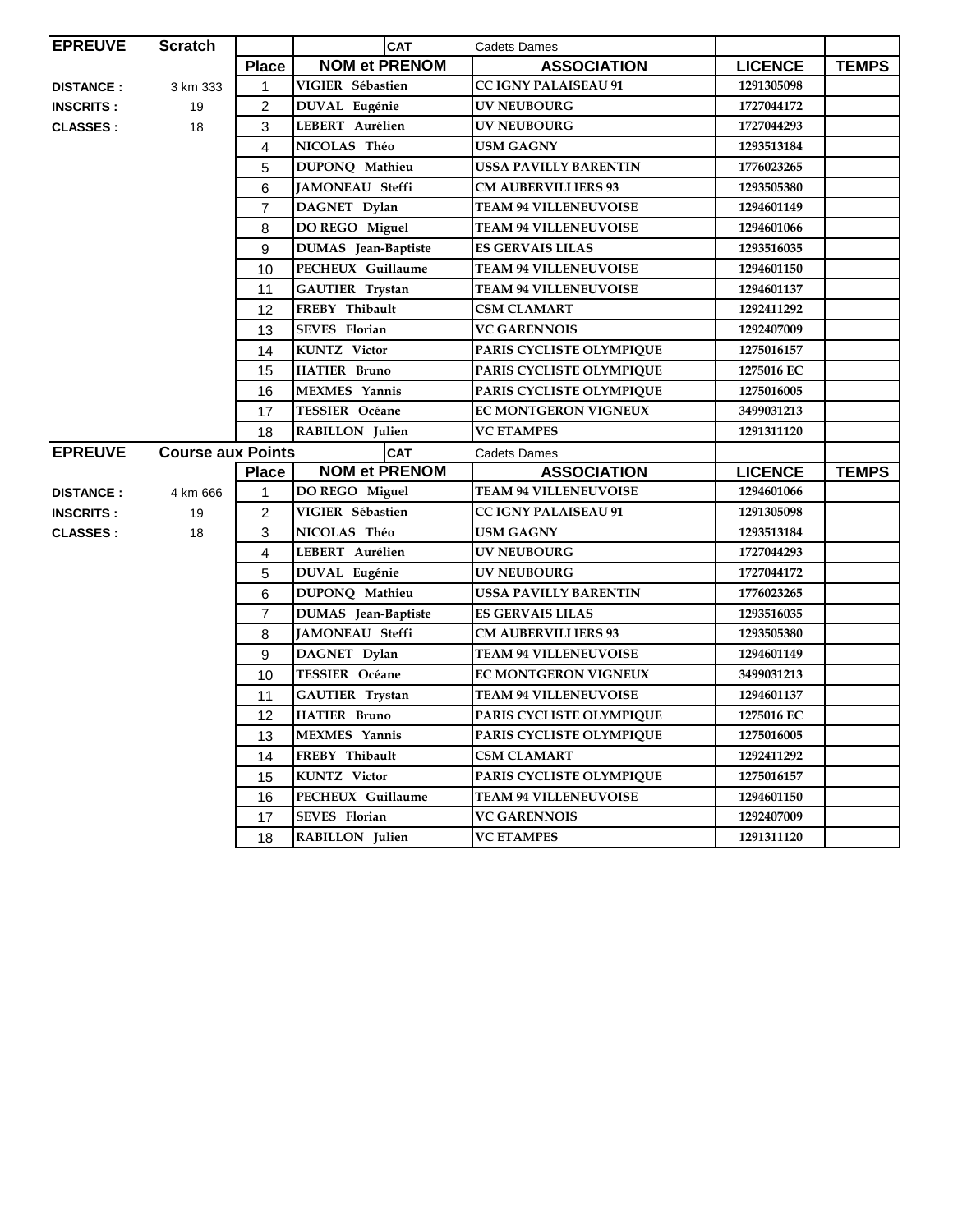| <b>EPREUVE</b>   | <b>Elimination</b> |                | <b>CAT</b>                 | Cadets Dames                 |                |              |
|------------------|--------------------|----------------|----------------------------|------------------------------|----------------|--------------|
|                  |                    | <b>Place</b>   | <b>NOM et PRENOM</b>       | <b>ASSOCIATION</b>           | <b>LICENCE</b> | <b>TEMPS</b> |
| <b>DISTANCE:</b> |                    | 1              | DO REGO Miguel             | <b>TEAM 94 VILLENEUVOISE</b> | 1294601066     |              |
| <b>INSCRITS:</b> | 19                 | 2              | DUVAL Eugénie              | <b>UV NEUBOURG</b>           | 1727044172     |              |
| <b>CLASSES:</b>  | 17                 | 3              | <b>DUMAS</b> Jean-Baptiste | <b>ES GERVAIS LILAS</b>      | 1293516035     |              |
|                  |                    | 4              | NICOLAS Théo               | USM GAGNY                    | 1293513184     |              |
|                  |                    | 5              | VIGIER Sébastien           | <b>CC IGNY PALAISEAU 91</b>  | 1291305098     |              |
|                  |                    | 6              | LEBERT Aurélien            | <b>UV NEUBOURG</b>           | 1727044293     |              |
|                  |                    | 7              | <b>TESSIER</b> Océane      | EC MONTGERON VIGNEUX         | 3499031213     |              |
|                  |                    | 8              | DAGNET Dylan               | <b>TEAM 94 VILLENEUVOISE</b> | 1294601149     |              |
|                  |                    | 9              | <b>JAMONEAU</b> Steffi     | <b>CM AUBERVILLIERS 93</b>   | 1293505380     |              |
|                  |                    | 10             | FREBY Thibault             | <b>CSM CLAMART</b>           | 1292411292     |              |
|                  |                    | 11             | PECHEUX Guillaume          | <b>TEAM 94 VILLENEUVOISE</b> | 1294601150     |              |
|                  |                    | 12             | RABILLON Julien            | <b>VC ETAMPES</b>            | 1291311120     |              |
|                  |                    | 13             | <b>MEXMES</b> Yannis       | PARIS CYCLISTE OLYMPIQUE     | 1275016005     |              |
|                  |                    | 14             | <b>KUNTZ</b> Victor        | PARIS CYCLISTE OLYMPIQUE     | 1275016157     |              |
|                  |                    | 15             | <b>HATIER Bruno</b>        | PARIS CYCLISTE OLYMPIQUE     | 1275016 EC     |              |
|                  |                    | 16             | <b>SEVES</b> Florian       | <b>VC GARENNOIS</b>          | 1292407009     |              |
|                  |                    | 17             | <b>GAUTIER Trystan</b>     | <b>TEAM 94 VILLENEUVOISE</b> | 1294601137     |              |
| <b>EPREUVE</b>   | <b>Omnium</b>      |                | <b>CAT</b>                 | <b>Cadets Dames</b>          |                |              |
|                  |                    | <b>Place</b>   | <b>NOM et PRENOM</b>       | <b>ASSOCIATION</b>           | <b>LICENCE</b> | <b>TEMPS</b> |
| <b>DISTANCE:</b> |                    | 1              | VIGIER Sébastien           | <b>CC IGNY PALAISEAU 91</b>  | 1291305098     |              |
| <b>INSCRITS:</b> | 19                 | 2              | DUVAL Eugénie              | <b>UV NEUBOURG</b>           | 1727044172     |              |
| <b>CLASSES:</b>  | 17                 | 3              | DO REGO Miguel             | <b>TEAM 94 VILLENEUVOISE</b> | 1294601066     |              |
|                  |                    | 4              | NICOLAS Théo               | <b>USM GAGNY</b>             | 1293513184     |              |
|                  |                    | 5              | LEBERT Aurélien            | UV NEUBOURG                  | 1727044293     |              |
|                  |                    | 6              | DUMAS Jean-Baptiste        | <b>ES GERVAIS LILAS</b>      | 1293516035     |              |
|                  |                    | $\overline{7}$ | <b>JAMONEAU</b> Steffi     | <b>CM AUBERVILLIERS 93</b>   | 1293505380     |              |
|                  |                    | 8              | DAGNET Dylan               | <b>TEAM 94 VILLENEUVOISE</b> | 1294601149     |              |
|                  |                    | 9              | <b>TESSIER Océane</b>      | <b>EC MONTGERON VIGNEUX</b>  | 3499031213     |              |
|                  |                    | 10             | FREBY Thibault             | <b>CSM CLAMART</b>           | 1292411292     |              |
|                  |                    | 11             | PECHEUX Guillaume          | <b>TEAM 94 VILLENEUVOISE</b> | 1294601150     |              |
|                  |                    | 12             | <b>GAUTIER</b> Trystan     | <b>TEAM 94 VILLENEUVOISE</b> | 1294601137     |              |
|                  |                    | 13             | <b>HATIER Bruno</b>        | PARIS CYCLISTE OLYMPIQUE     | 1275016 EC     |              |
|                  |                    | 14             | MEXMES Yannis              | PARIS CYCLISTE OLYMPIQUE     | 1275016005     |              |
|                  |                    | 15             | <b>KUNTZ</b> Victor        | PARIS CYCLISTE OLYMPIQUE     | 1275016157     |              |
|                  |                    | 16             | <b>SEVES</b> Florian       | <b>VC GARENNOIS</b>          | 1292407009     |              |
|                  |                    | 17             | RABILLON Julien            | <b>VC ETAMPES</b>            | 1291311120     |              |
| <b>EPREUVE</b>   | 250 mètres lancé   |                | <b>CAT</b>                 | Juniors                      |                |              |
|                  |                    | <b>Place</b>   | <b>NOM et PRENOM</b>       | <b>ASSOCIATION</b>           | <b>LICENCE</b> | <b>TEMPS</b> |
| <b>DISTANCE:</b> | 250 m              | 1              | <b>VALADIER Thomas</b>     | <b>US CRETEIL</b>            | 1294604068     | 14"69        |
| <b>INSCRITS:</b> | 9                  | 2              | DO REGO Fabio              | <b>TEAM 94 VILLENEUVOISE</b> | 1294601 EC     | 15"34        |
| <b>CLASSES:</b>  | 8                  | 3              | <b>MAITRE</b> Florian      | <b>CSM CLAMART</b>           | 1292411135     | 15"56        |
|                  |                    | 4              | <b>VERRIER Franck</b>      | <b>TEAM 94 VILLENEUVOISE</b> | 1294601021     | 15"83        |
|                  |                    | 5              | <b>GROSS</b> Julien        | <b>ANTONY BERNY CYCLISTE</b> | 1292409192     | 16"51        |
|                  |                    | 6              | PLUMAIN Alexis             | <b>ES GERVAIS LILAS</b>      | 1293516165     | 16"78        |
|                  |                    | 7              | <b>VALADE Hugo</b>         | <b>TEAM 94 VILLENEUVOISE</b> | 1294601140     | 17"25        |
|                  |                    | 8              | <b>CHALEL Yacine</b>       | OLYMPIQUE C.V.O.             | 1295712019     | 17"44        |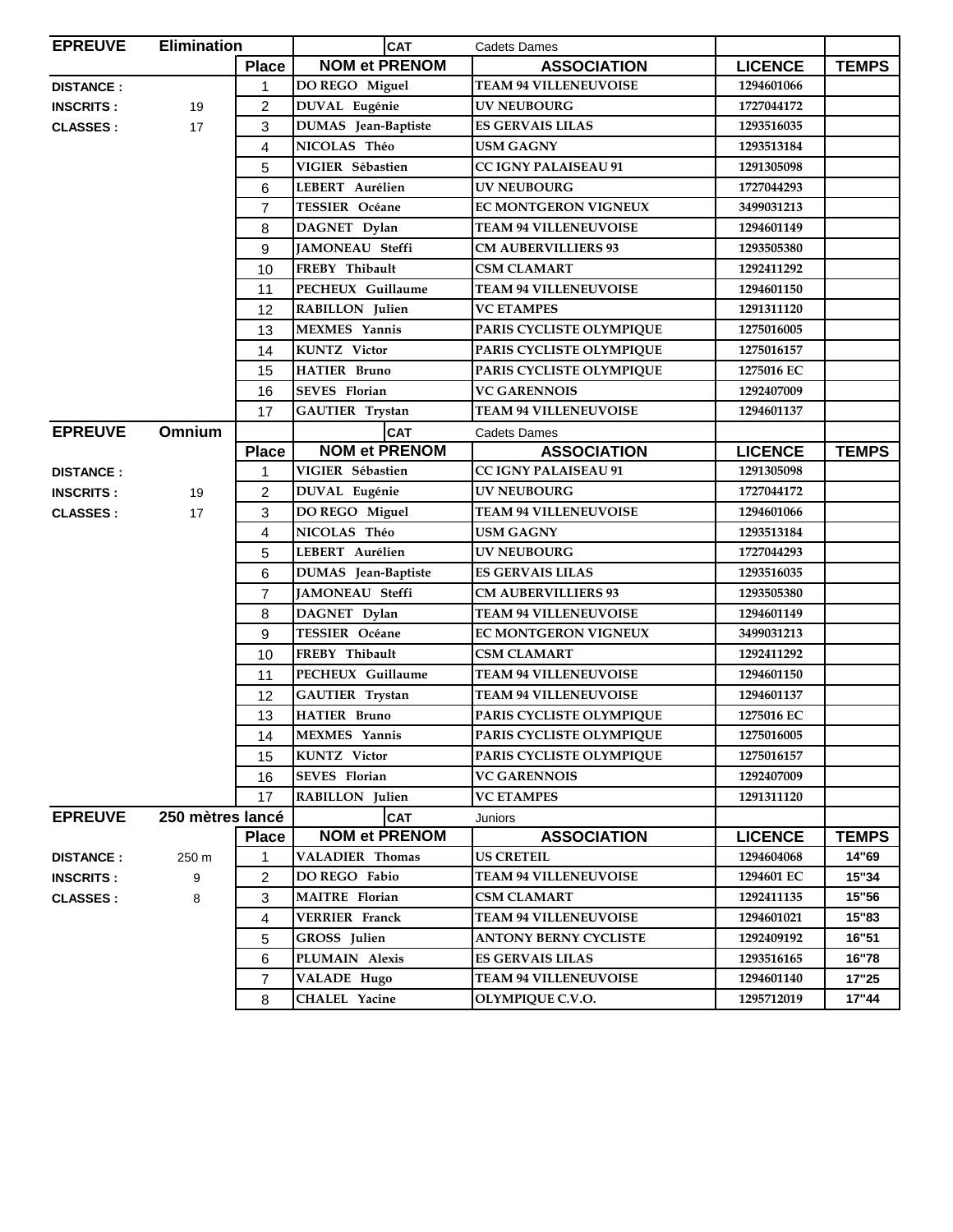| <b>EPREUVE</b>   | <b>Course aux Points</b> |                | <b>CAT</b>                 | Juniors                           |                |              |
|------------------|--------------------------|----------------|----------------------------|-----------------------------------|----------------|--------------|
|                  |                          | <b>Place</b>   | <b>NOM et PRENOM</b>       | <b>ASSOCIATION</b>                | <b>LICENCE</b> | <b>TEMPS</b> |
| <b>DISTANCE:</b> | 5 km 333                 | $\mathbf{1}$   | <b>VALADIER Thomas</b>     | <b>US CRETEIL</b>                 | 1294604068     |              |
| <b>INSCRITS:</b> | 9                        | $\overline{2}$ | DO REGO Fabio              | <b>TEAM 94 VILLENEUVOISE</b>      | 1294601 EC     |              |
| <b>CLASSES:</b>  | 8                        | 3              | <b>MAITRE</b> Florian      | <b>CSM CLAMART</b>                | 1292411135     |              |
|                  |                          | $\overline{4}$ | VALADE Hugo                | <b>TEAM 94 VILLENEUVOISE</b>      | 1294601140     |              |
|                  |                          | 5              | <b>CHALEL Yacine</b>       | OLYMPIQUE C.V.O.                  | 1295712019     |              |
|                  |                          | 6              | <b>VERRIER</b> Franck      | <b>TEAM 94 VILLENEUVOISE</b>      | 1294601021     |              |
|                  |                          | $\overline{7}$ | PLUMAIN Alexis             | <b>ES GERVAIS LILAS</b>           | 1293516165     |              |
|                  |                          | 8              | GROSS Julien               | <b>ANTONY BERNY CYCLISTE</b>      | 1292409192     |              |
| <b>EPREUVE</b>   | <b>Elimination</b>       |                | <b>CAT</b>                 | Juniors                           |                |              |
|                  |                          | <b>Place</b>   | <b>NOM et PRENOM</b>       | <b>ASSOCIATION</b>                | <b>LICENCE</b> | <b>TEMPS</b> |
| <b>DISTANCE:</b> |                          | 1              | <b>VALADIER Thomas</b>     | <b>US CRETEIL</b>                 | 1294604068     |              |
| <b>INSCRITS:</b> | 9                        | 2              | DO REGO Fabio              | <b>TEAM 94 VILLENEUVOISE</b>      | 1294601 EC     |              |
| <b>CLASSES:</b>  | 8                        | 3              | GROSS Julien               | <b>ANTONY BERNY CYCLISTE</b>      | 1292409192     |              |
|                  |                          | 4              | <b>CHALEL Yacine</b>       | OLYMPIQUE C.V.O.                  | 1295712019     |              |
|                  |                          | 5              | <b>VERRIER Franck</b>      | <b>TEAM 94 VILLENEUVOISE</b>      | 1294601021     |              |
|                  |                          | 6              | <b>MAITRE</b> Florian      | <b>CSM CLAMART</b>                | 1292411135     |              |
|                  |                          | $\overline{7}$ | VALADE Hugo                | <b>TEAM 94 VILLENEUVOISE</b>      | 1294601140     |              |
|                  |                          | 8              | PLUMAIN Alexis             | <b>ES GERVAIS LILAS</b>           | 1293516165     |              |
| <b>EPREUVE</b>   | Omnium                   |                | <b>CAT</b>                 | Juniors                           |                |              |
|                  |                          | <b>Place</b>   | <b>NOM et PRENOM</b>       | <b>ASSOCIATION</b>                | <b>LICENCE</b> | <b>TEMPS</b> |
| <b>DISTANCE:</b> |                          | 1              | <b>VALADIER Thomas</b>     | <b>US CRETEIL</b>                 | 1294604068     |              |
| <b>INSCRITS:</b> | 9                        | $\overline{2}$ | DO REGO Fabio              | <b>TEAM 94 VILLENEUVOISE</b>      | 1294601 EC     |              |
| <b>CLASSES:</b>  | 8                        | 3              | <b>MAITRE</b> Florian      | <b>CSM CLAMART</b>                | 1292411135     |              |
|                  |                          | 4              | <b>VERRIER</b> Franck      | <b>TEAM 94 VILLENEUVOISE</b>      | 1294601021     |              |
|                  |                          | 5              | GROSS Julien               | <b>ANTONY BERNY CYCLISTE</b>      | 1292409192     |              |
|                  |                          | 6              | <b>CHALEL Yacine</b>       | OLYMPIQUE C.V.O.                  | 1295712019     |              |
|                  |                          | $\overline{7}$ | <b>VALADE Hugo</b>         | <b>TEAM 94 VILLENEUVOISE</b>      | 1294601140     |              |
|                  |                          | 8              | PLUMAIN Alexis             | <b>ES GERVAIS LILAS</b>           | 1293516165     |              |
| <b>EPREUVE</b>   | 250 mètres lancé         |                | <b>CAT</b>                 | Seniors                           |                |              |
|                  |                          | <b>Place</b>   | <b>NOM et PRENOM</b>       | <b>ASSOCIATION</b>                | <b>LICENCE</b> | <b>TEMPS</b> |
| <b>DISTANCE:</b> | 250 m                    | 1              | <b>AUBERNON Erwann</b>     | <b>US CRETEIL</b>                 | 1294604112     | 14"33        |
| <b>INSCRITS:</b> | 21                       | $\overline{2}$ | PRUDHOMME Alexandre        | <b>US CRETEIL</b>                 | 1294604340     | 14"56        |
| <b>CLASSES:</b>  | 20                       | 3              | DAGORNE Maël               | <b>US CRETEIL</b>                 | 1294604201     | 14"80        |
|                  |                          | 4              | CHOISY Emeric              | <b>CM AUBERVILLIERS 93</b>        | 1293505057     | 14"85        |
|                  |                          | 5              | DERIAUX Florian            | <b>ESEG DOUAI</b>                 | 1059046197     | 14"99        |
|                  |                          | 6              | DUJARRIER Yann             | <b>EC VELIZY 78</b>               | 1278216044     | 15"03        |
|                  |                          | $\overline{7}$ | <b>CLERE</b> Emilien       | UV AUBE                           | 710007145      | 15"05        |
|                  |                          | 8              | <b>BENVENUTO</b> Jean-Paul | <b>EC VELIZY 78</b>               | 1278216086     | 15"47        |
|                  |                          | 9              | FLET Axel                  | <b>ESEG DOUAI</b>                 | 1059046017     | 15"52        |
|                  |                          | 10             | <b>GAMEZ</b> Christopher   | <b>UVCA TROYES</b>                | 710008 EC      | 15"53        |
|                  |                          | 11             | CAZZARO Manuel             | <b>TEAM SUDJIRAL</b>              | ITA 19910723   | 15"64        |
|                  |                          | 12             | <b>MAITRE Cyril</b>        | <b>CSM CLAMART</b>                | 1292411163     | 15"70        |
|                  |                          | 13             | <b>TESSIER</b> Jason       | <b>TEAM BONNAT 91</b>             | 3499038028     | 15"74        |
|                  |                          | 14             | <b>MEILLEUR Steeve</b>     | CC VILLENEUVE ST GERMAIN SOISSC   | 1902063289     | 15"80        |
|                  |                          |                | SLUSARSKI Michal           | <b>ES GERVAIS LILAS</b>           | 1293516227     | 15"92        |
|                  |                          | 15             |                            | <b>VC CHATILLON</b>               | 0521048014     | 15"94        |
|                  |                          | 16             | <b>MARTINS</b> Vincent     |                                   |                |              |
|                  |                          | 17             | SALVADEO Luca              | <b>CONSORTO PISTA MONTICHIARI</b> | ITA 19650305   | 16"27        |
|                  |                          | 18             | GUILLO Grégori             | <b>COURBEVOIE SPORTS</b>          | 1292415004     | 16"35        |
|                  |                          | 19             | LASSAUNIERE Olivier        | PARISIS A.C. 95                   | 1295714016     | 16"61        |
|                  |                          | 20             | <b>BASTIANA Christian</b>  | PARISIS A.C. 95                   | 1295714512     | 16"69        |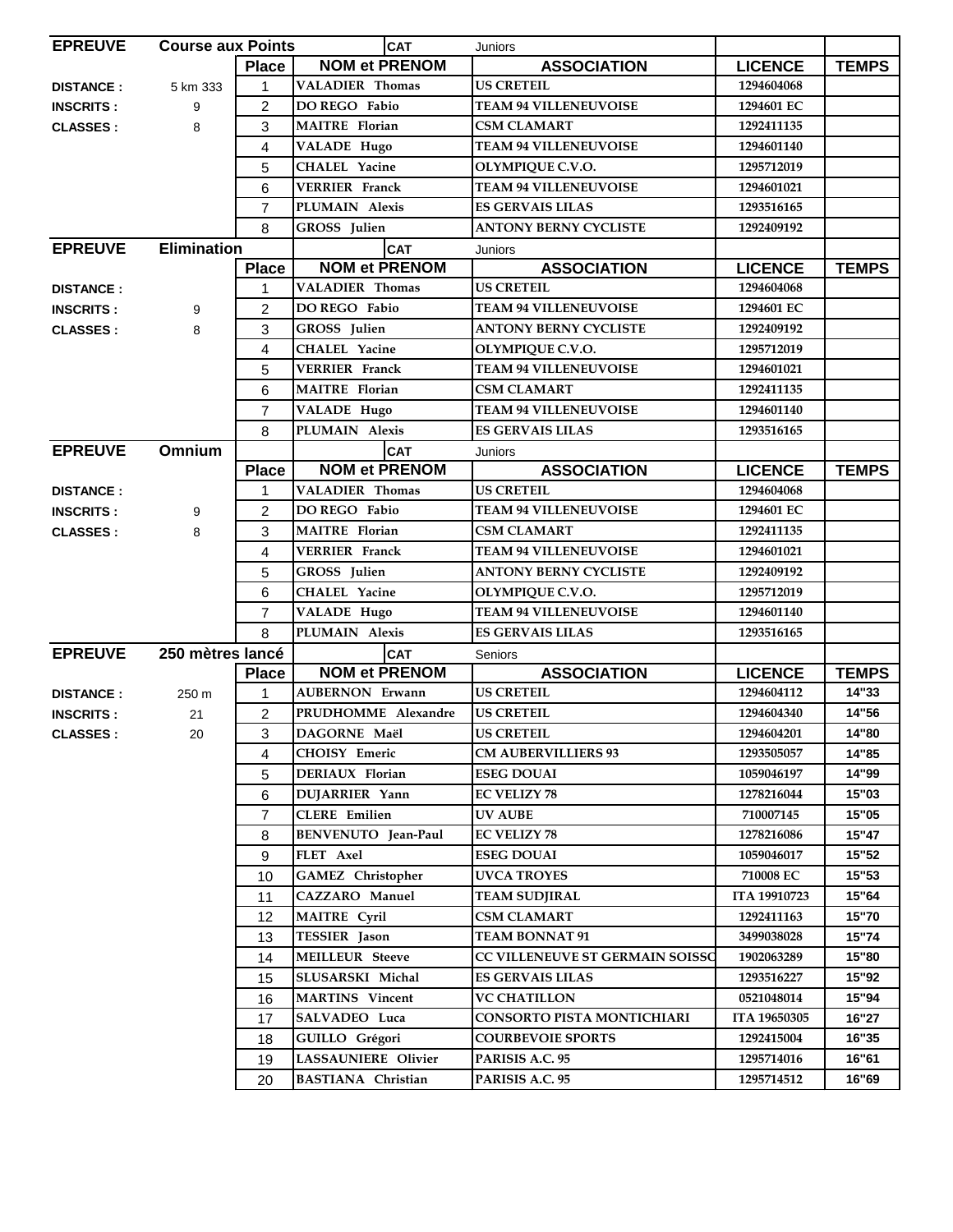| <b>EPREUVE</b>   | <b>Course aux Points</b> |                | <b>CAT</b>                 | Seniors                           |                |              |
|------------------|--------------------------|----------------|----------------------------|-----------------------------------|----------------|--------------|
|                  |                          | <b>Place</b>   | <b>NOM et PRENOM</b>       | <b>ASSOCIATION</b>                | <b>LICENCE</b> | <b>TEMPS</b> |
| <b>DISTANCE:</b> | 6 km 666                 | 1              | DERIAUX Florian            | <b>ESEG DOUAI</b>                 | 1059046197     |              |
| <b>INSCRITS:</b> | 21                       | $\overline{c}$ | <b>CHOISY Emeric</b>       | <b>CM AUBERVILLIERS 93</b>        | 1293505057     |              |
| <b>CLASSES:</b>  | 20                       | 3              | <b>CLERE</b> Emilien       | <b>UV AUBE</b>                    | 710007145      |              |
|                  |                          | 4              | <b>CAZZARO</b> Manuel      | <b>TEAM SUDJIRAL</b>              | ITA 19910723   |              |
|                  |                          | 5              | SALVADEO Luca              | CONSORTO PISTA MONTICHIARI        | ITA 19650305   |              |
|                  |                          | 6              | <b>MEILLEUR Steeve</b>     | CC VILLENEUVE ST GERMAIN SOISSC   | 1902063289     |              |
|                  |                          | 7              | FLET Axel                  | <b>ESEG DOUAI</b>                 | 1059046017     |              |
|                  |                          | 8              | <b>MAITRE</b> Cyril        | <b>CSM CLAMART</b>                | 1292411163     |              |
|                  |                          | 9              | DAGORNE Maël               | <b>US CRETEIL</b>                 | 1294604201     |              |
|                  |                          | 10             | <b>AUBERNON Erwann</b>     | <b>US CRETEIL</b>                 | 1294604112     |              |
|                  |                          | 10             | <b>GAMEZ</b> Christopher   | <b>UVCA TROYES</b>                | 710008 EC      |              |
|                  |                          | 10             | <b>TESSIER</b> Jason       | <b>TEAM BONNAT 91</b>             | 3499038028     |              |
|                  |                          | 10             | <b>MARTINS</b> Vincent     | <b>VC CHATILLON</b>               | 0521048014     |              |
|                  |                          | 10             | GUILLO Grégori             | <b>COURBEVOIE SPORTS</b>          | 1292415004     |              |
|                  |                          | 15             | PRUDHOMME Alexandre        | <b>US CRETEIL</b>                 | 1294604340     |              |
|                  |                          | 16             | DUJARRIER Yann             | <b>EC VELIZY 78</b>               | 1278216044     |              |
|                  |                          | 17             | <b>LASSAUNIERE Olivier</b> | PARISIS A.C. 95                   | 1295714016     |              |
|                  |                          | 18             | SLUSARSKI Michal           | ES GERVAIS LILAS                  | 1293516227     |              |
|                  |                          | 19             | BENVENUTO Jean-Paul        | <b>EC VELIZY 78</b>               | 1278216086     |              |
|                  |                          | 20             | <b>BASTIANA Christian</b>  | PARISIS A.C. 95                   | 1295714512     |              |
| <b>EPREUVE</b>   | <b>Scratch</b>           |                | <b>CAT</b>                 | Seniors                           |                |              |
|                  |                          | <b>Place</b>   | <b>NOM et PRENOM</b>       | <b>ASSOCIATION</b>                | <b>LICENCE</b> | <b>TEMPS</b> |
| <b>DISTANCE:</b> | 4 km 166                 | 1              | <b>CAZZARO</b> Manuel      | <b>TEAM SUDJIRAL</b>              | ITA 19910723   |              |
| <b>INSCRITS:</b> | 17                       | 2              | <b>CHOISY Emeric</b>       | <b>CM AUBERVILLIERS 93</b>        | 1293505057     |              |
| <b>CLASSES:</b>  | 20                       | 3              | DERIAUX Florian            | <b>ESEG DOUAI</b>                 | 1059046197     |              |
|                  |                          |                |                            |                                   |                |              |
|                  |                          | 4              | <b>CLERE</b> Emilien       | <b>UV AUBE</b>                    | 710007145      |              |
|                  |                          | 5              | <b>AUBERNON Erwann</b>     | <b>US CRETEIL</b>                 | 1294604112     |              |
|                  |                          | 6              | FLET Axel                  | <b>ESEG DOUAI</b>                 | 1059046017     |              |
|                  |                          | 7              | DAGORNE Maël               | <b>US CRETEIL</b>                 | 1294604201     |              |
|                  |                          | 8              | <b>GAMEZ</b> Christopher   | <b>UVCA TROYES</b>                | 710008 EC      |              |
|                  |                          | 8              | <b>MAITRE Cyril</b>        | <b>CSM CLAMART</b>                | 1292411163     |              |
|                  |                          | 8              | <b>TESSIER</b> Jason       | <b>TEAM BONNAT 91</b>             | 3499038028     |              |
|                  |                          | 8              | MEILLEUR Steeve            | CC VILLENEUVE ST GERMAIN SOISSO   | 1902063289     |              |
|                  |                          | 8              | <b>MARTINS</b> Vincent     | <b>VC CHATILLON</b>               | 0521048014     |              |
|                  |                          | 8              | SALVADEO Luca              | <b>CONSORTO PISTA MONTICHIARI</b> | ITA 19650305   |              |
|                  |                          | 8              | GUILLO Grégori             | <b>COURBEVOIE SPORTS</b>          | 1292415004     |              |
|                  |                          | 15             | PRUDHOMME Alexandre        | <b>US CRETEIL</b>                 | 1294604340     |              |
|                  |                          | 16             | <b>DUJARRIER Yann</b>      | <b>EC VELIZY 78</b>               | 1278216044     |              |
|                  |                          | 17             | LASSAUNIERE Olivier        | PARISIS A.C. 95                   | 1295714016     |              |
|                  |                          | 18             | SLUSARSKI Michal           | <b>ES GERVAIS LILAS</b>           | 1293516227     |              |
|                  |                          | 19             | BENVENUTO Jean-Paul        | <b>EC VELIZY 78</b>               | 1278216086     |              |